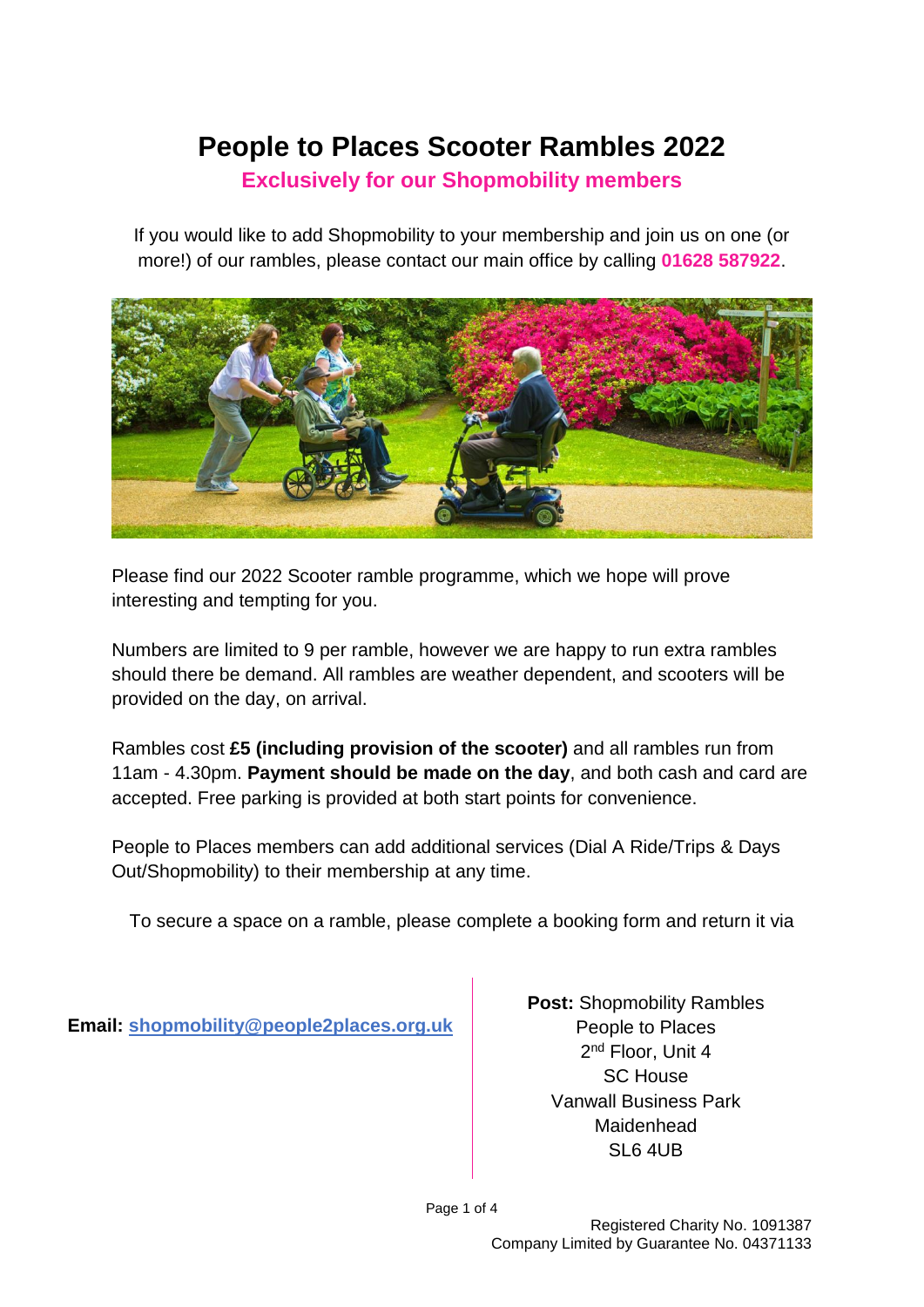# **The Long Walk - Windsor Great Park Sunday 10th April 2022**



Join us for a ramble from Windsor along the Long Walk and Windsor Deer Park to the Bishops Gate and back. Lunch (not included) at the Fox and Hounds, Englefield Green.

Meet at Windsor Shopmobility Office for departure at 11am.



#### **The Jubilee River – Eton Sunday 8th May 2022**

Copyright: Richard Gower

Join us for a ramble from Windsor, through Eton and along the Jubilee River to Dorney and back. Lunch (not included) at the Dorney Court Kitchen Garden and Nursery, Dorney.

Meet at Windsor Shopmobility Office for departure at 11am.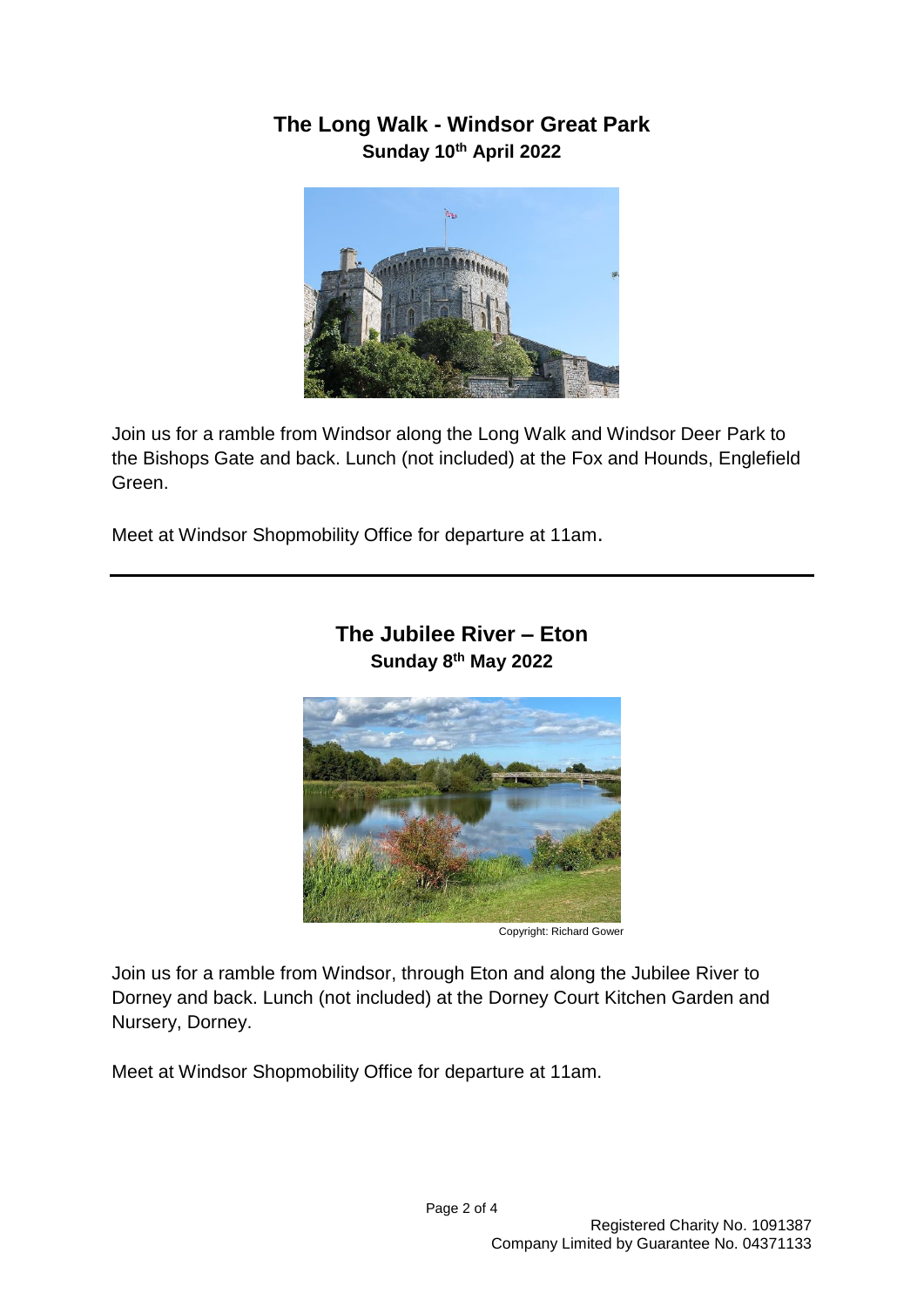## **Savill Gardens – Windsor Great Park Sunday 12th June 2022**



Join us for a ramble from Windsor, through the Windsor Great Park to Savill Gardens and back. Lunch (not included) at Savill Garden Cafe.

Meet at Windsor Shopmobility Office for departure at 11am.



#### **Boulters Lock – Maidenhead Sunday 10th July 2022**

Join us for a ramble from Maidenhead, through Boulters lock and the Ray Mill Island and back. Lunch (not included) at The Boathouse, Boulters Lock.

Meet at Maidenhead Shopmobility Office for departure at 11am.